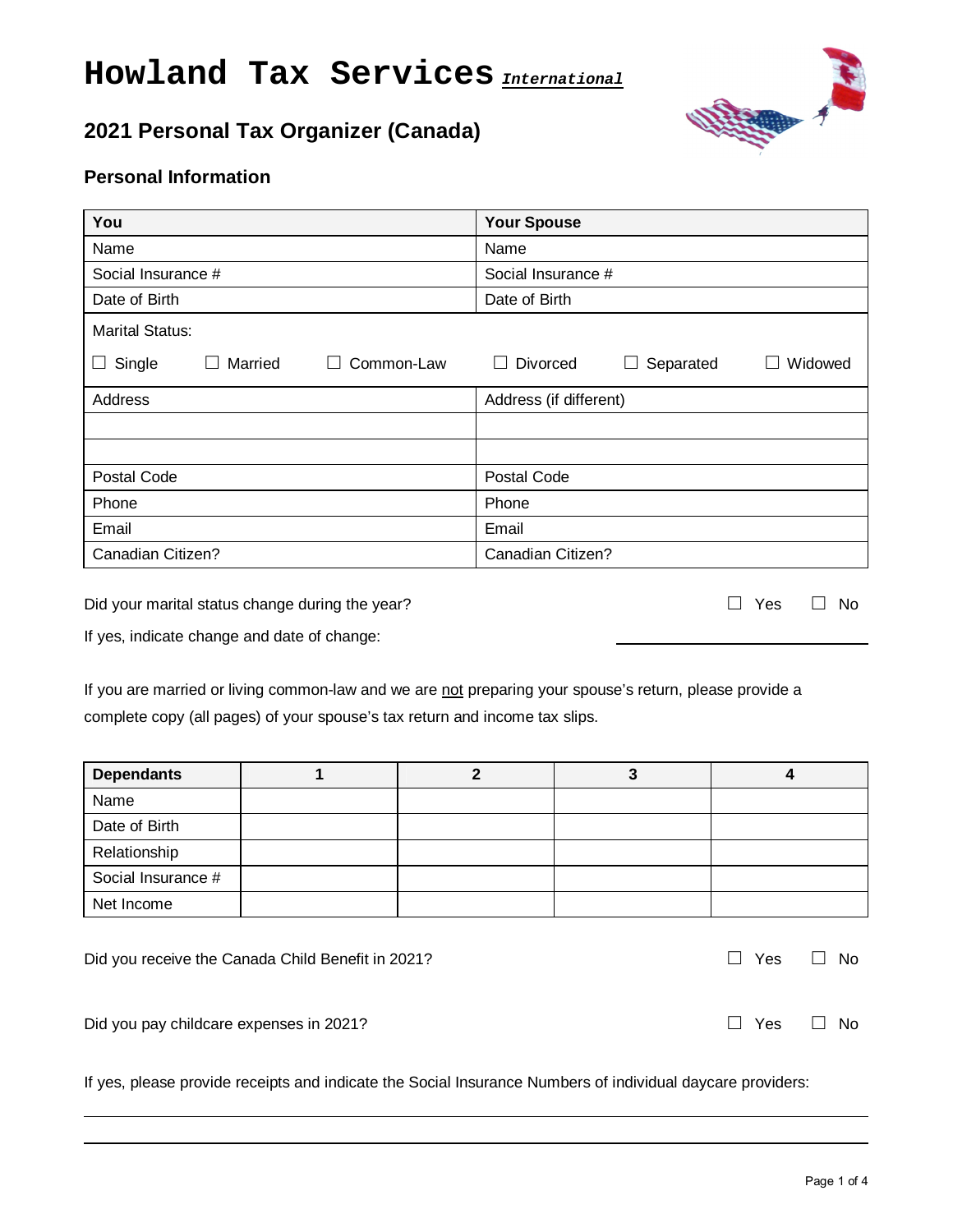Do you authorize Canada Revenue Agency to provide your name, address, and date of birth to Elections Canada for the National Register of Electors? **□** Yes **□** No

| Did you immigrate to or emigrate from Canada during 2021? | $\Box$ Yes $\Box$ No |  |
|-----------------------------------------------------------|----------------------|--|
| If yes, indicate change of residency and date of change   |                      |  |

Do you want to start or change Direct Deposit of refunds and benefits into your bank account (income tax refunds, GST/HST Credits, Canada Child Benefits)? If yes, provide the following:

| <b>Branch Number</b>      |
|---------------------------|
| <b>Institution Number</b> |
| <b>Account Number</b>     |

## **COVID-19 Benefits**

If you received any of the following in 2021, the amounts are taxable and will be reported to you on a tax slip:

- $\Box$  Canada Recovery Caregiving Benefit (CRCB)
- □ Canada Recovery Sickness Benefit (CRSB)
- □ Canada Worker Lockdown Benefit (CWLB)

Businesses that received any of the following must include the amounts in income reported on their individual, corporation, or partnership returns (or in some cases, elect to reduce expenses).

- □ Canada Emergency Rent Subsidy (CERS)
- $\Box$  Tourism and Hospitality Recovery Program (THRP)
- □ Hardest-Hit Business Recovery Program (HHBRP)
- □ Canada Recovery Hiring Program (CRHP)
- □ Canada Emergency Wage Subsidy (CEWS)

#### **Employees Working at Home due to COVID-19**

Did you work from home as an employee more than 50% of the time for a period of at least four consecutive

weeks in 2021 due to COVID-19? **□** Yes **□** No

If yes, you can claim expenses using a detailed method or simplified flat rate method of \$2/day (see next page).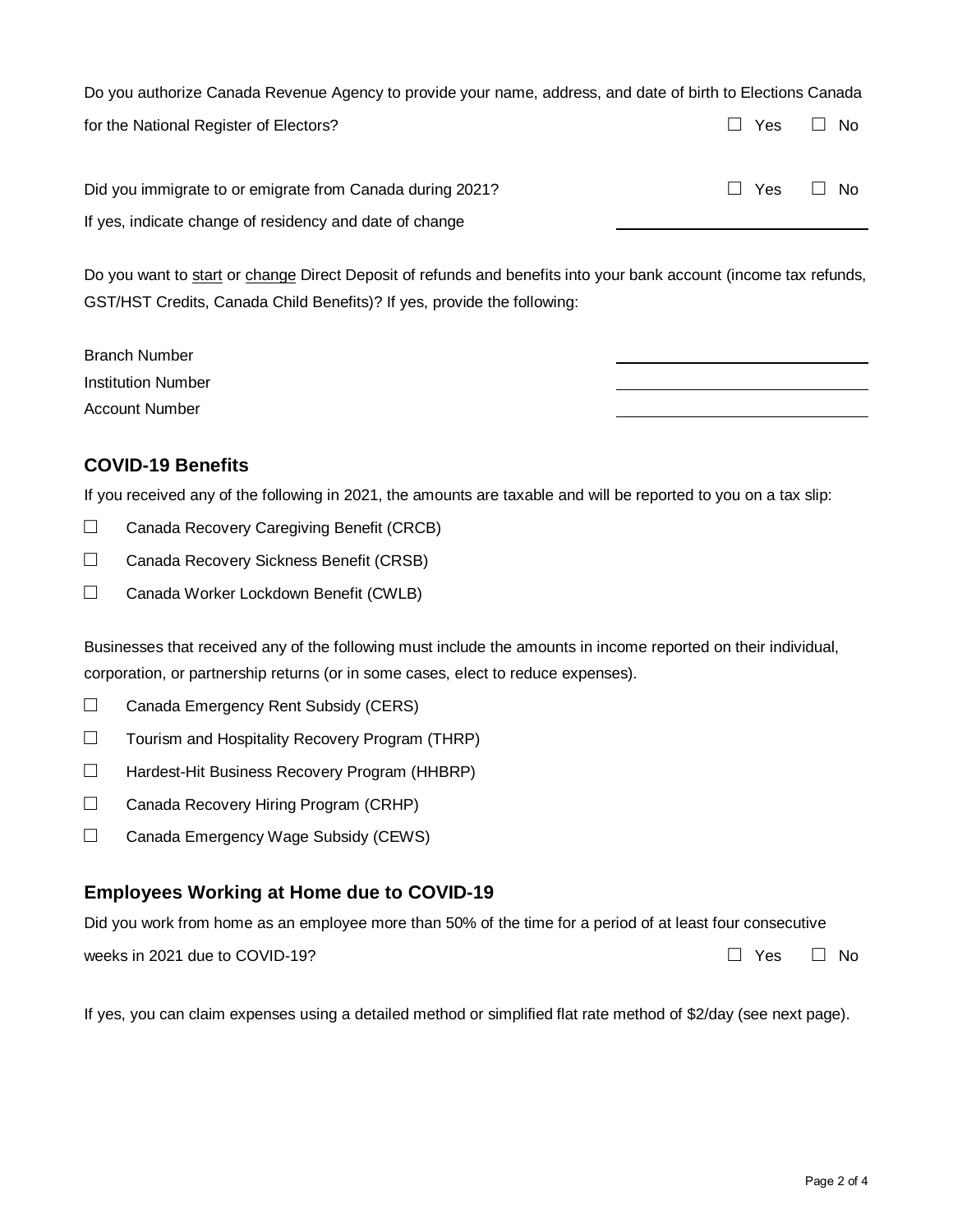**Detailed Method:** you will need to obtain Form T2200S from your employer, and total up your expenses for rent, utilities, home maintenance, home internet access, office supplies, employment use of a basic cell phone plan, and long distance calls for employment purposes. Commission employees may also claim property taxes, home insurance, and the lease of certain equipment used for earning commission income.

**Flat Rate Method:** how many days did you work from home as an employee in 2021 due to COVID-19?

#### **Documents needed to prepare your return(s)**

- $\Box$  New clients: provide complete copies of the last tax returns filed and the notices of assessment
- $\Box$  Copies of income tax slips received, including T1204, T3, T4, T4A, T4A(OAS), T4A(P), T4E, T4RSP, T4RIF, T5, T5008, T5013, U.S. Social Security, other foreign pensions, etc.
- □ RRSP or PRPP contribution receipts
- $\Box$  Charitable donation receipts
- $\Box$  Receipts for contributions to federal or provincial political parties
- $\Box$  Employment expenses: Form T2200 is required from your employer
- $\Box$  First-time home buyer: did you purchase a qualifying home in 2021 using a Home Buyers' Plan withdrawal?
- $\Box$  Investment expense receipts (interest expense, investment counsel fees, management fees, etc.)
- $\Box$  Medical expenses: provide all receipts and reimbursements from medical plans
- $\Box$  Moving expense receipts, if the move brought you 40 kms closer to workplace or school
- $\Box$  Student loan interest forms
- $\Box$  Tradesperson tools and expenses: provide receipts
- □ Tuition fees if more than \$100: obtain T2202 *Tuition and Enrolment Certificate* from educational institution
- $\Box$  Receipts for union dues
- $\Box$  Receipts for digital news subscriptions to qualified Canadian journalism organizations
- $\Box$  Firefighter or search and rescue volunteers: completed 200 hours of eligible services during the year?
- $\Box$  Income and expenses from rental properties, businesses or partnerships
- $\Box$  Documentation or details of assets acquired and sold during the year (stocks and bonds sold outside RRSP, real estate, business equipment and autos, etc.)
- $\Box$  Details on alimony/maintenance received or paid
- $\Box$  Assessment notices and correspondence received from Canada Revenue Agency
- $\Box$  Receipts for tax paid by installments
- $\Box$  The above is not a complete list. Please provide details on the next page regarding any income or expenses items not listed above: